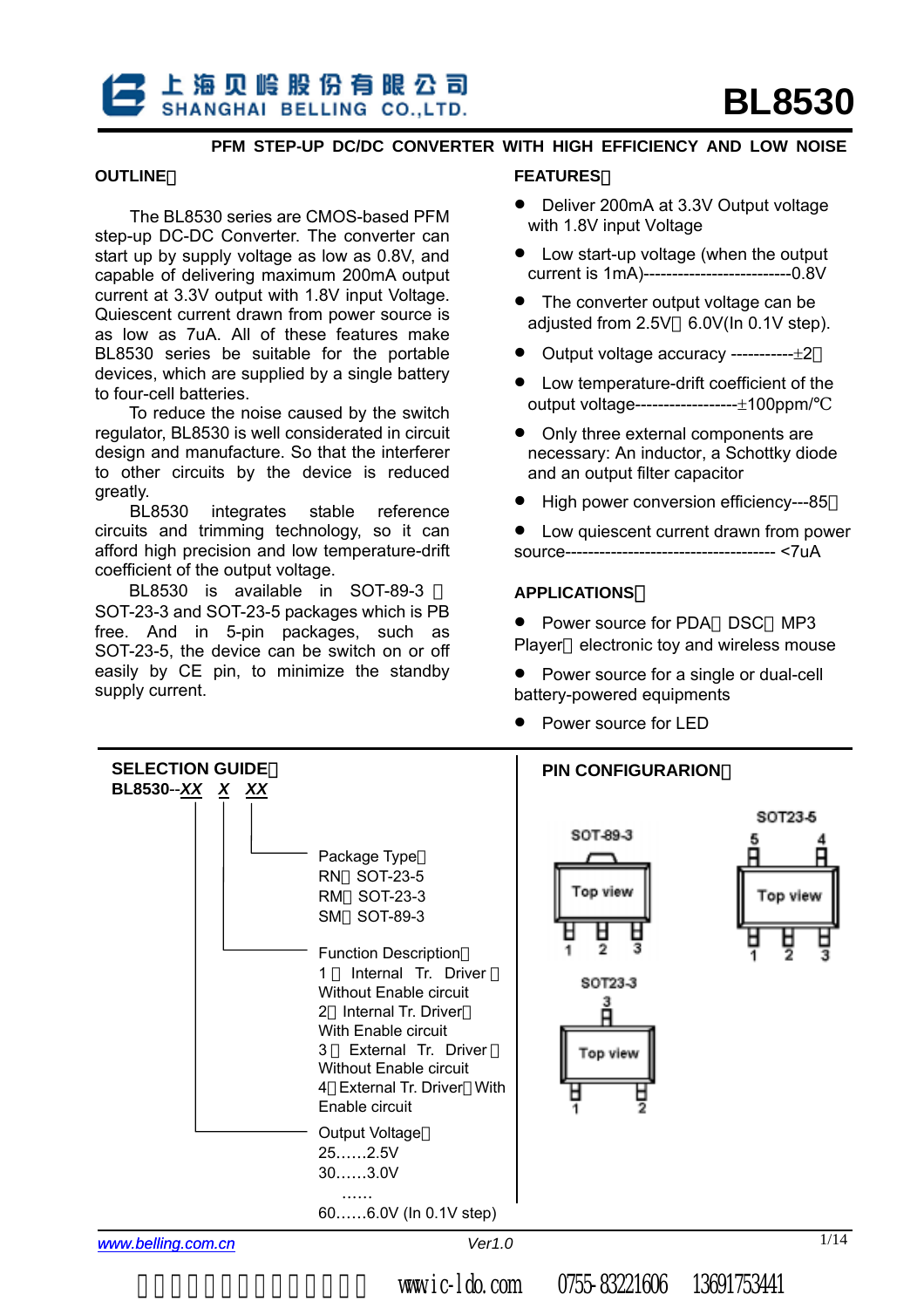#### **PIN DESCRIPTION:**

| Pin No.         |                 |                 |                          |                                                   |
|-----------------|-----------------|-----------------|--------------------------|---------------------------------------------------|
| <b>SOT-89-3</b> | <b>SOT-23-3</b> | <b>SOT-23-5</b> | <b>Symbol</b>            | <b>Description</b>                                |
|                 |                 |                 | <b>GND</b><br><b>Vss</b> | Ground pin                                        |
| 2               |                 |                 | Vout                     | Output pin, power supply for<br>internal circuits |
|                 |                 | 5               | Ext<br>.x                | Switching pin                                     |
|                 |                 |                 | <b>NC</b>                |                                                   |
|                 |                 |                 | <b>CE</b>                | Chip enable pin (active high)                     |

#### **PRODUCTOR LIST :**

| <b>Product Name</b> | <b>Output Voltage</b> | Lx Tr. Driver | <b>Chip Enable</b> | Package  |
|---------------------|-----------------------|---------------|--------------------|----------|
| BL8530-XX1SM        | XX V                  | Internal      | No                 | SOT-89-3 |
| BL8530-XX1RM        | <b>XXV</b>            | Internal      | No                 | SOT-23-3 |
| <b>BL8530-XX2RN</b> | XX V                  | Internal      | Yes                | SOT-23-5 |
| BL8530-XX3SM        | XXV                   | External      | No                 | SOT-89-3 |
| BL8530-XX3RM        | XXV                   | External      | No                 | SOT-23-3 |
| <b>BL8530-XX4RN</b> | XXV                   | External      | Yes                | SOT-23-5 |

#### **BLOCK DIAGRAM**:



#### **ABSOLUTE MAXIMUM RATINGS**

| Maximum power dissipation, Pd $T=25^{\circ}C$ |  |
|-----------------------------------------------|--|
|                                               |  |
|                                               |  |
|                                               |  |
|                                               |  |
|                                               |  |
|                                               |  |
|                                               |  |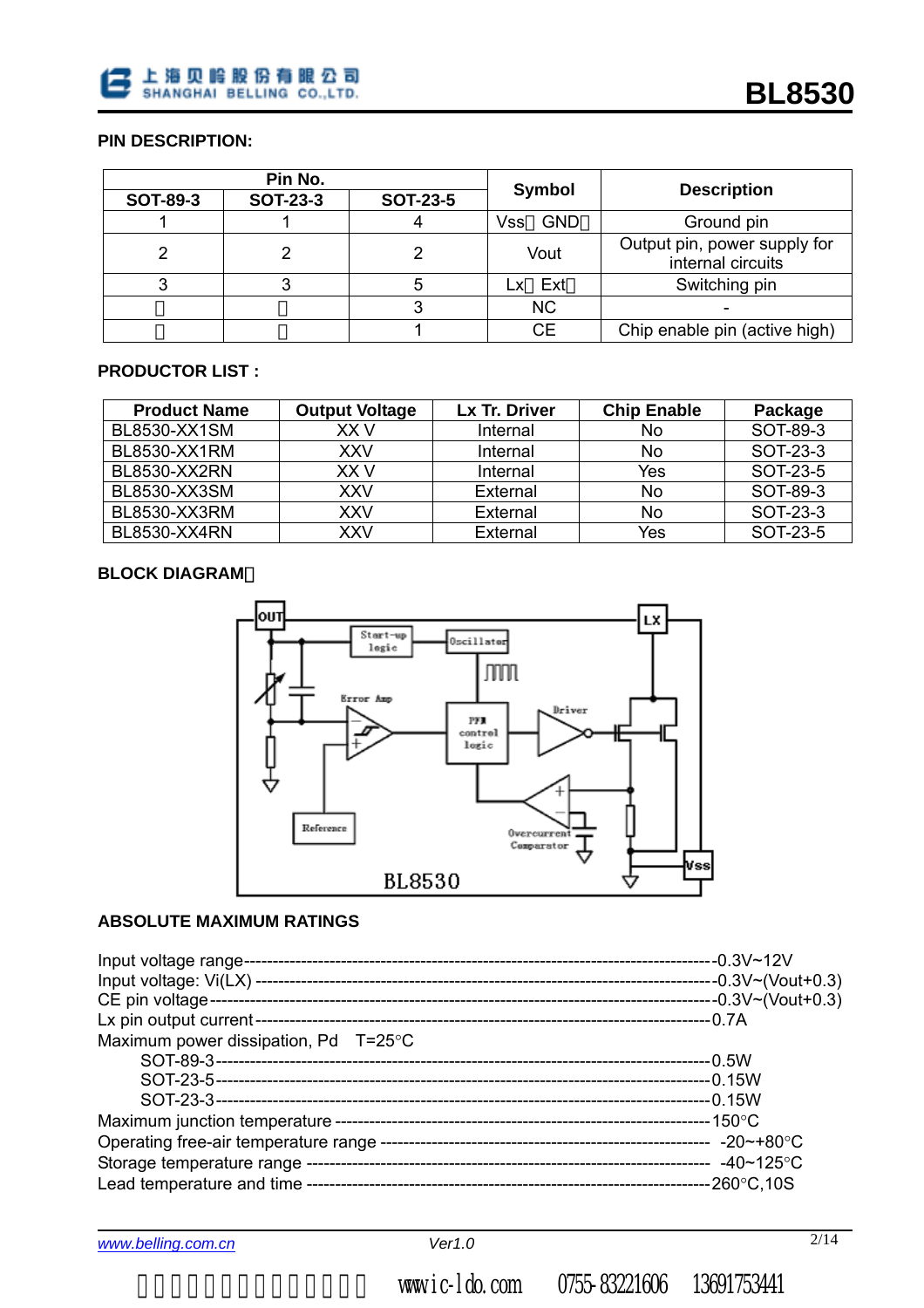

## **RECOMMENDED OPERATING CONDITIONS**

|                                | <b>MIN</b> | <b>NOM</b> | <b>MAX</b> | UNIT |
|--------------------------------|------------|------------|------------|------|
| Input voltage range            | 0.8        |            | Vout       |      |
| Inductor                       | 10         |            | 100        |      |
| Input capacitor                |            | 10         |            |      |
| Output capacitor               | 47         | 100        | 220        |      |
| Operating junction temperature | $-20$      |            | 85         |      |

**\*Suggestion** Use tantalum capacitor to reduce the ripple of the output voltage.

#### **ELECTRICAL CHARACTERISTICS**

| <b>SYMBOL</b>  | <b>ITEM</b>                                        | <b>TEST CONDITIONS</b>                                               | <b>REFERENCE DATA</b> |                |                | <b>UNIT</b> |
|----------------|----------------------------------------------------|----------------------------------------------------------------------|-----------------------|----------------|----------------|-------------|
|                |                                                    |                                                                      | <b>MIN</b>            | TYP.           | <b>MUM</b>     |             |
|                |                                                    |                                                                      | 2.45                  | 2.5            | 2.55           |             |
|                |                                                    |                                                                      | 2.646                 | 2.7            | 2.754          | $\vee$      |
|                |                                                    |                                                                      | 2.94                  | 3.0            | 3.06           |             |
| Vout           |                                                    |                                                                      | 3.234                 | 3.3            | 3.366          |             |
|                | <b>Output Voltage</b>                              |                                                                      | 3.528                 | 3.6            | 3.672          |             |
|                |                                                    |                                                                      | 3.92                  | 4.0            | 4.08           |             |
|                |                                                    |                                                                      | 4.9                   | 5.0            | 5.1            |             |
|                |                                                    |                                                                      | 5.88                  | 6.0            | 6.12           |             |
| Vin            | Input Voltage                                      |                                                                      |                       |                | 12             | V           |
| lin            | Input Current                                      | lout=0mA<br>Vin=Vout*0.6                                             |                       | 12             | 15             | uA          |
| <b>Vstart</b>  | Start-up voltage                                   | lout=1mA<br>Vin $0\rightarrow 2V$                                    |                       | 0.8            | 0.9            | $\vee$      |
| Vhold          | Hold-on voltage                                    | lout=1mA<br>$2\rightarrow 0V$<br>Vin                                 | 0.6                   | 0.7            |                | $\vee$      |
| <b>IDD</b>     | Quiescent<br>current drawn<br>from power<br>source | Without<br>external<br>Vout<br>components,<br>$=$ Vout $\times$ 1.05 |                       | $\overline{4}$ | $\overline{7}$ | <b>uA</b>   |
| Rswon          | Switch ON<br>Resistance                            |                                                                      |                       | 0.4            | 0.5            | Ω           |
| <b>ILXleak</b> | LX leakage<br>current                              | Vout=Vlx=6V                                                          |                       |                | 0.5            | uA          |
| <b>VCEH</b>    | CE "H"<br>threshold<br>voltage                     | $V_{CE}$ 0 $\rightarrow$ 2V                                          | 0.6                   | 0.9            |                | V           |
| <b>VCEL</b>    | CE "H"<br>threshold<br>voltage                     | $2\rightarrow 0V$<br>$V_{CE}$                                        |                       | 0.3            | 0.6            | $\vee$      |
| Fosc           | Oscillator<br>frequency                            | LX on "L" side<br>Vout=Vout*0.96                                     | 300                   | 350            | 400            | Khz         |
| Maxdty         | Oscillator duty<br>cycle                           | Vlx" L"<br>side<br><b>On</b>                                         | 70                    | 75             | 80             |             |
| $\eta$         | Efficiency                                         |                                                                      |                       | 85             |                |             |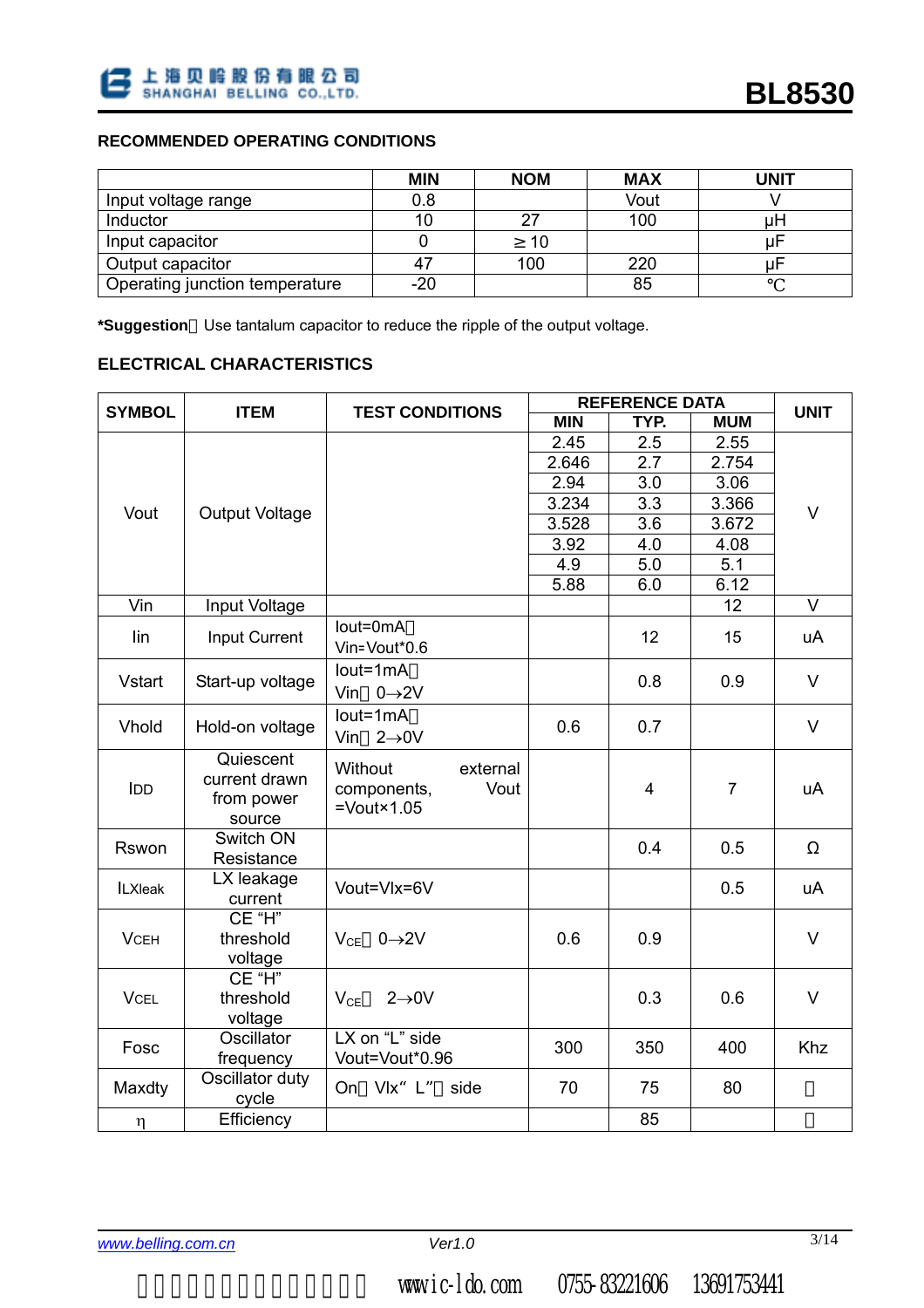

#### **NOTE**

- 1 Diode Schottky type, such as 1N5817,1N5819,1N5822
- 2 Inductor 27uH(R<0.5Ω)
- 3 Capacitor 100uF(Tantalum type)

#### **TYPICAL APPLICATIONS**:



#### **DETAILED DESCRIPTION**

The BL8530 series are boost structure, voltage-type pulse-frequency modulation(PFM) step-up DC-DC converter. Only three external components are necessary: an inductor, a output filter capacitor and a schottky diode. And the converter's low noise and low ripple output voltage can be adjusted from 2.5V to 5.0V, 0.1V step. By using the depletion technics, the quiescent current drawn from power source is lower than 7uA. The high efficiency device consists of resistors for output voltage detection and trimming, a start-up voltage circuit, an oscillator, a reference circuit, a PFM control circuit, a switch protection circuit and a driver transistor.

The PFM control circuit is the core of the BL8530 IC. This block controls power switch on duty cycle to stabilize output voltage by calculating results of other blocks which sense input voltage, output voltage, output current and load conditions. In PFM modulation system, the frequency and pulse width is fixed. The duty cycle is adjusted by skipping pulses, so that switch on-time is changed based on the conditions such as input voltage, output current and load. The oscillate block inside BL8530 provides fixed frequency and pulse width wave.

The reference circuit provides stable reference voltage to output stable output voltage. Because internal trimming technology is used, The chip output change less than ±2%. At the same time the problem of temperature-drift coefficient of output voltage is considered in design, so temperature-drift coefficient of output voltage is less than 100ppm/

High-gain differential error amplifier guarantees stable output voltage at difference input voltage and load. In order to reduce ripple and noise, the error amplifier is designed with high band-with.

 Though at very low load condition, the quiescent current of chip do effect efficiency certainly. The four main energy loss of Boost structure DC-DC converter in full load are the ESR of inductor, the voltage of Schottky diode, on resistor of internal N-channel MOSFET and its driver. In order to improve the efficiency, BL8530 integrates low on-resistor N-channel MOSFET and well design driver circuits. The switch energy loss is limited at very low level.

#### **SELECTION OF THE EXTERNAL COMPONENTS**

 Thus it can be seen, the inductor and schottky diode affect the conversion efficiency greatly. The inductor and the capacitor also have great influence on the output voltage ripple of the converter. So it is necessary to choose a suitable inductor, a capacitor and a right schottky diode, to obtain high efficiency, low ripple and low noise.

| www.belling.com.cn | Ver1.0 | 4/14 |
|--------------------|--------|------|
|--------------------|--------|------|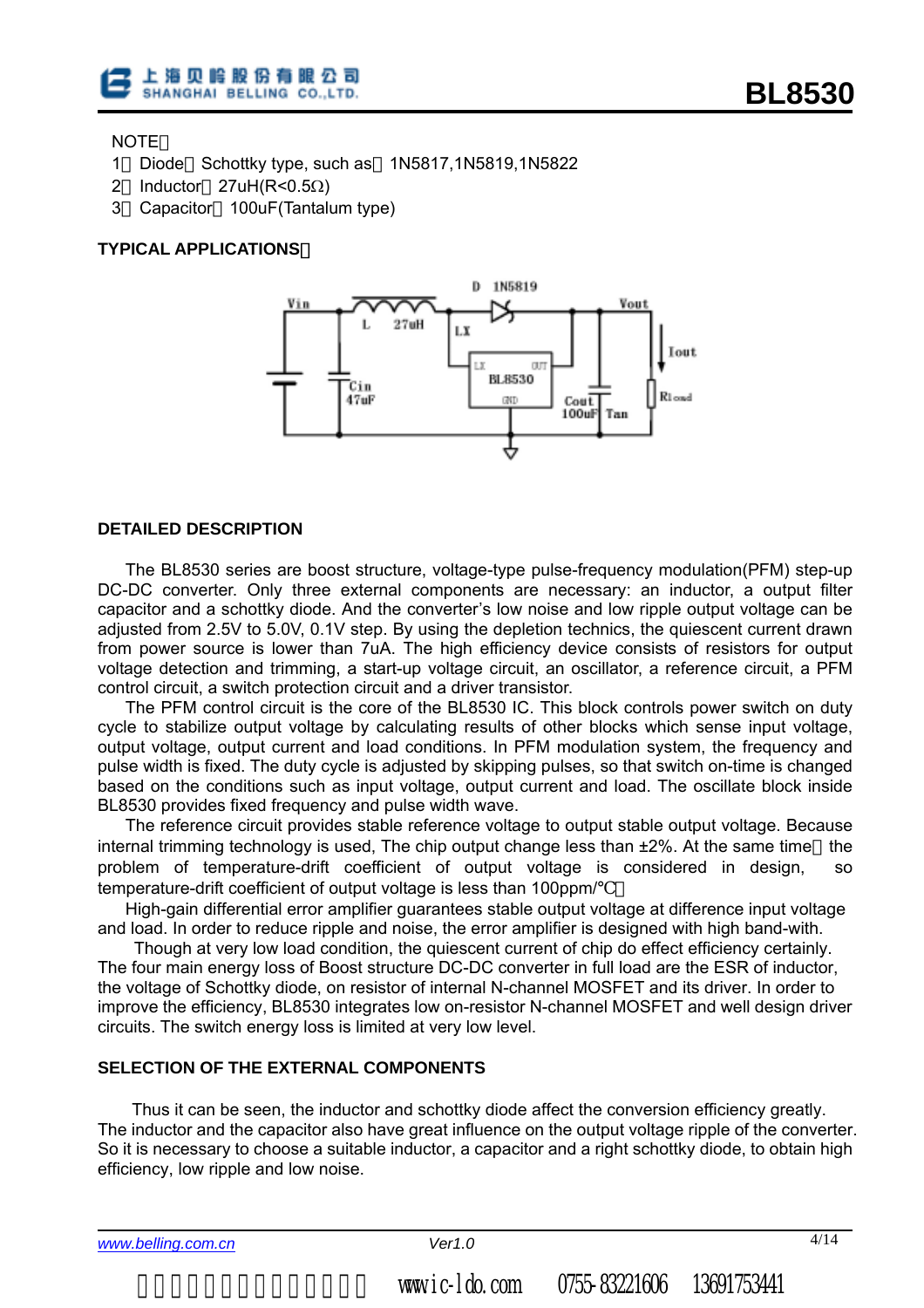Before discussion we define  $D \equiv \frac{1}{2}$ *Vout Vout* – *Vin* 

#### (**1**)**Inductor Selection**

Above all, we should define the minimum value of the inductor that can ensure the boost DC-DC to operate in the continuous current-mode condition.

$$
L \min \ge \frac{D(1-D)^2 R_L}{2f}
$$

 The above expression is got under conditions of continuous current mode, neglect Schottky diode's voltage, ESR of both inductor and capacitor. The actual value is greater that it. If inductor's value is less than *Lmin* the efficiency of DC-DC converter will drop greatly, and the DC-DC circuit will not be stable.

Secondly, consider the ripple of the output voltage,

$$
\Delta I = \frac{D \bullet Vin}{Lf}
$$
  
Im  $ax = \frac{Vin}{(1-D)^2 R_L} + \frac{DVin}{2Lf}$ 

If inductor value is too small, the current ripple through it will be great. Then the current through diode and power switch will be great. Because the power switch on chip is not ideal switch, the energy of switch will improve. The efficiency will fall.

Thirdly in general, smaller inductor values supply more output current while larger values start up with lower input voltage and acquire high efficiency.

An inductor value of 3uH to 1mH works well in most applications. If DC-DC converter delivers large output current (for example: output current is great than 50mA), large inductor value is recommended in order to improve efficiency. If DC-DC must output very large current at low input supply voltage, small inductor value is recommended.

The ESR of inductor will effect efficiency greatly. Suppose ESR value of inductor is  $r_1$  R<sub>load</sub> is load resistor then the energy can be calculated by following expression

$$
\Delta \eta \approx \frac{r_L}{R_{load} (1 - D)^2}
$$

For example: input 1.5V, output is 3.0V,  $R_{load} = 20\Omega$ ,  $r_L = 0.5\Omega$ , The energy loss is 10%.

Consider all above inductor value of  $47uH$  ESR<0.5 $\Omega$  is recommended in most applications. Large value is recommended in high efficiency applications and smaller value is recommended

#### (**2**)**Capacitor Selection**

Ignore ESR of capacitor the ripple of output voltage is:

$$
r = \frac{\Delta Vout}{Vout} = \frac{D}{R_{load}Cf}
$$

So large value capacitor is needed to reduce ripple. But too large capacitor value will slow down system reaction and cost will improve. So 100uF capacitor is recommended. Larger capacitor value will be used in large output current system. If output current is small (<10mA), small value is needed.

Consider ESR of capacitor ripple will increase

$$
r'=r+\frac{\text{Im}\,ax\bullet R_{ESR}}{Vout}
$$

When current is large, ripple caused by ESR will be main factor. It may be greater than 100mV The ESR will affects efficiency and increase energy loss. So low-ESR capacitor (for example: tantalum capacitor) is recommend or connect two or more filter capacitors in parallel.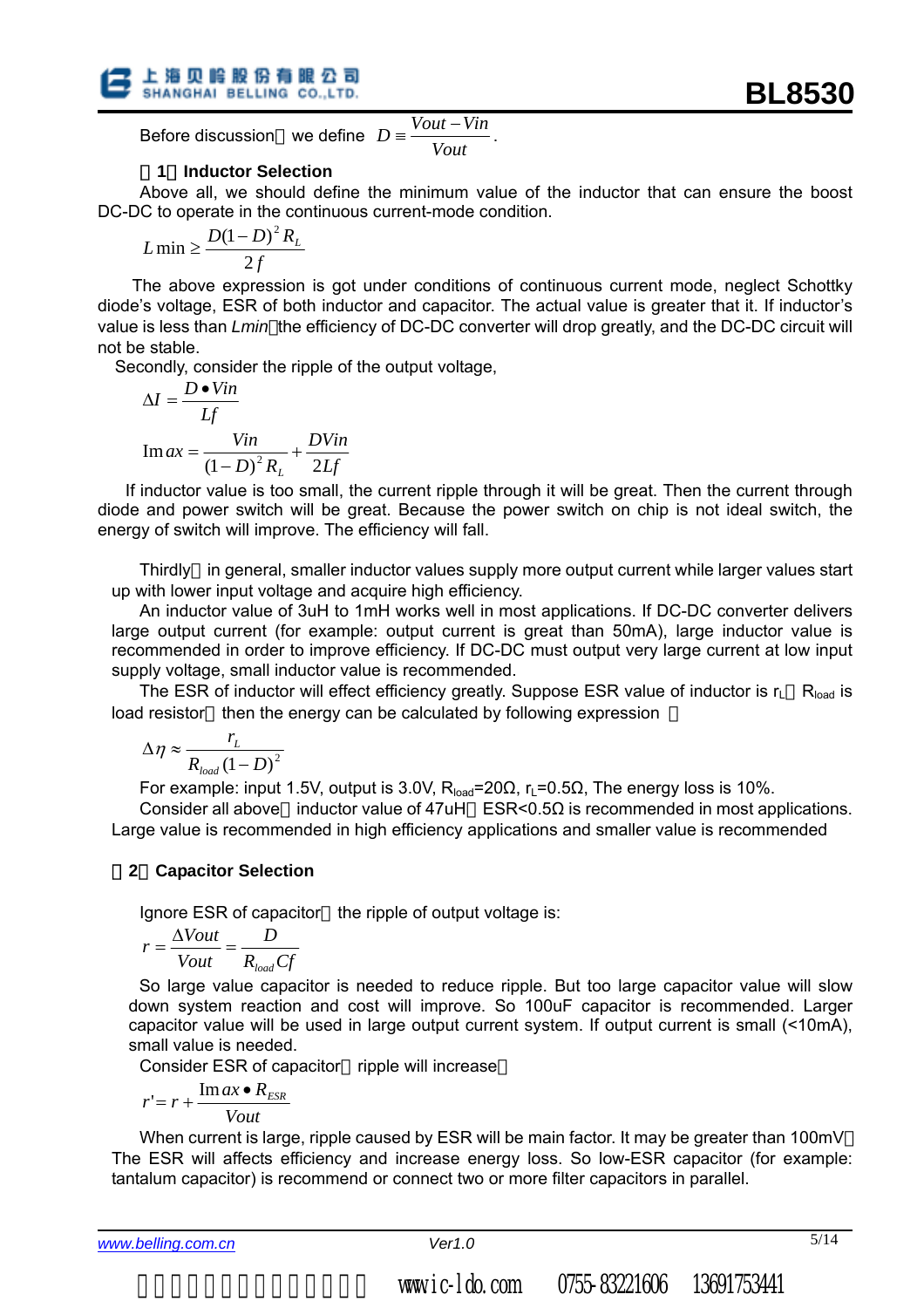#### (**3**)**Diode Selection**

Rectifier diode will affects efficiency greatly Though a common diode (such as 1N4148) will work well for light load it will reduce about 5%~10% efficiency for heavy load For optimum performance, a Schottky diode (such as 1N5817 1N5819 1N5822) is recommended.

#### (**4**)**Input Capacitor**

If supply voltage is stable, the DC-DC circuit can output low ripple, low noise and stable voltage without input capacitor. If voltage source is far away from DC-DC circuit, input capacitor value greater than 10uF is recommended.

## **TEST CIRCUITS**:

1 Output voltage test circuit  $I_{load}$ =1mA



2 Start-up voltage test circuit  $I_{load}$ =1mA



3 Hold-on voltage test circuit  $I_{load}$ =1mA

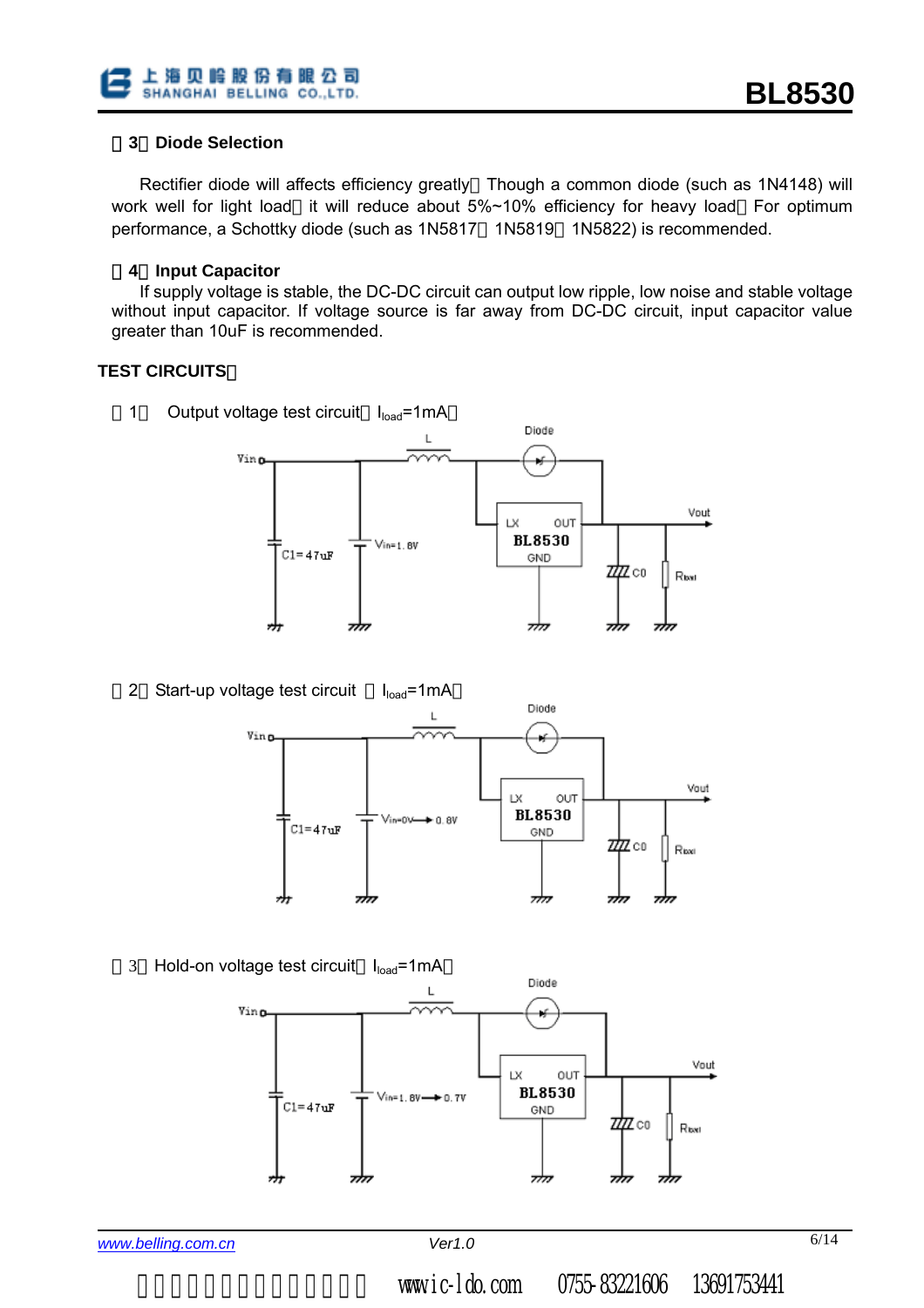



Note: Vout=Vout\*1.05 R=1KΩ C=0.1uF

5 Oscillator frequency and duty cycle test circuit



Note: Vin=Vout\*0.95 R=1KΩ.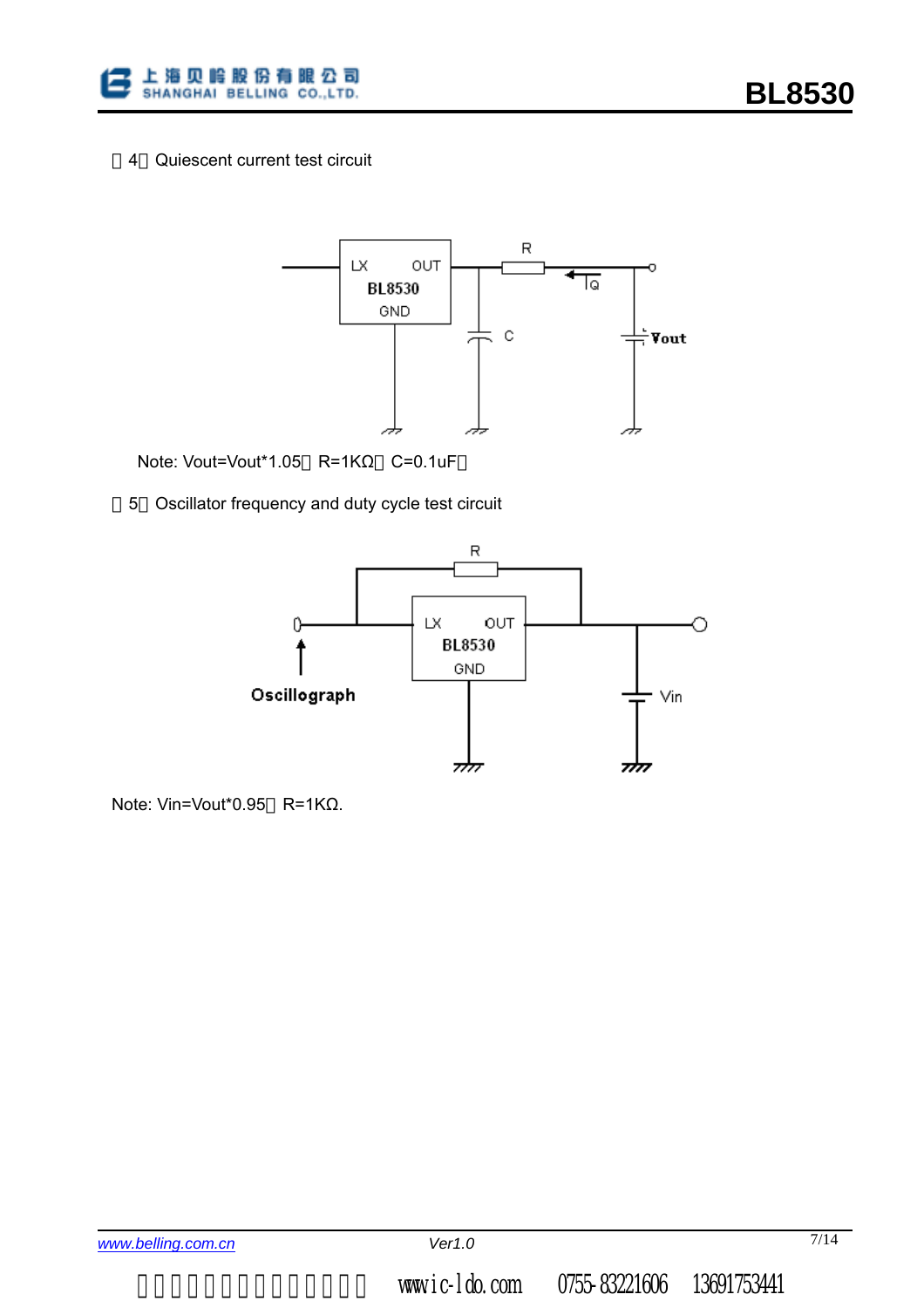## **TYPICAL CHARACTERISTIC**:

(Recommended operating conditions: Cin=47uF, Cout=47uF, Topt=25°C. unless otherwise noted)

1.Output Voltage VS. Output Current 2.Output Voltage VS. Output Current



#### 3.Output Voltage VS. Output Current















www.ic-ldo.com 0755-83221606 13691753441

Vin=0.9V  $V$ in=1.0  $V_{\text{in}}=1.2V$ Vin=1.5V Vin=1.8V  $V$ in=2.0  $An=2.5$ Vin=3.0V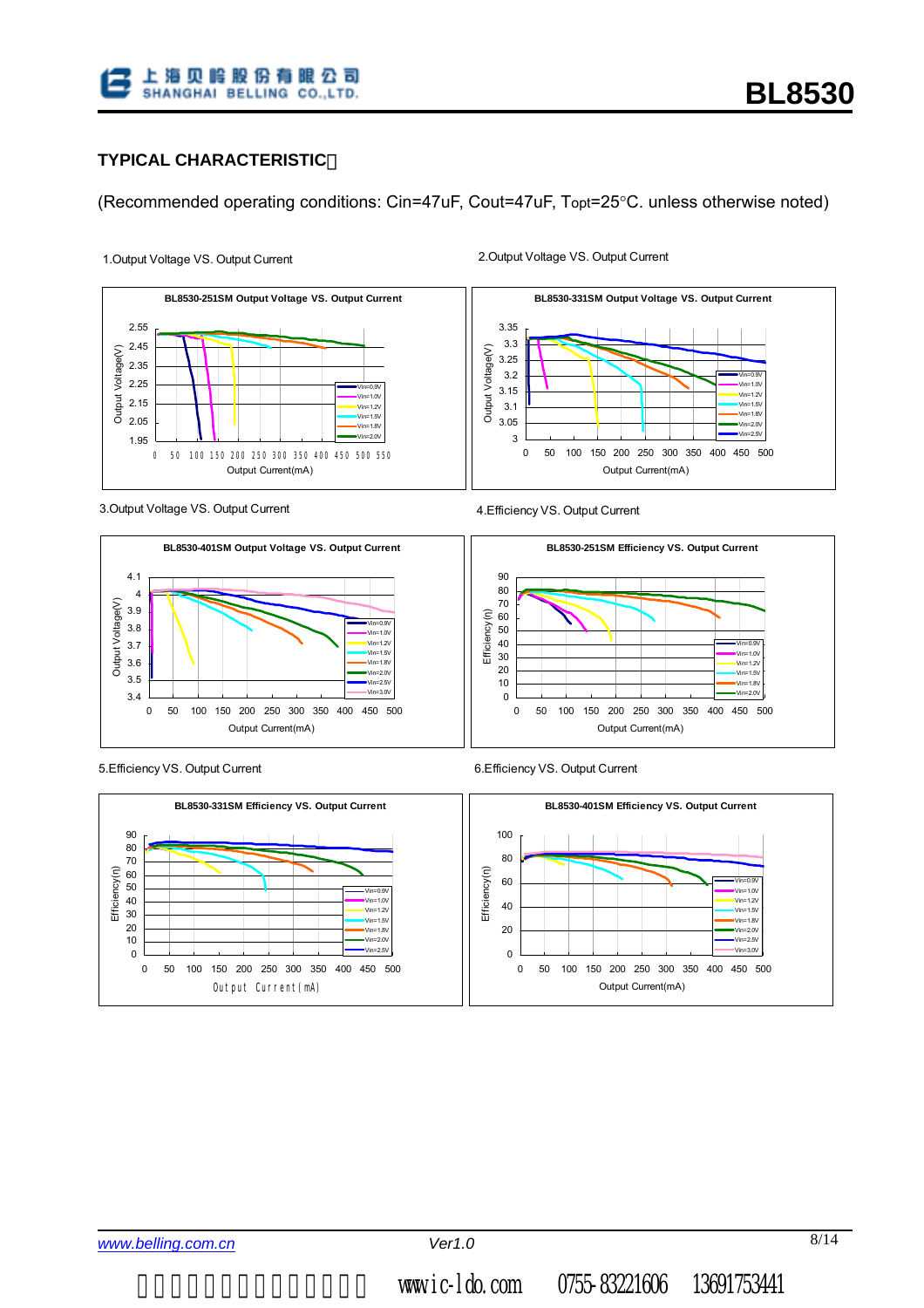

Vin=0.9V  $V$ in=1.0  $V$ in=1.2  $V$ in=1.5  $V$ in=1.8  $\ln=2.0$  $=2.5$ 

9.Ripple VS. Output Current



**BL8530-331SM Ripple Voltage VS. Output Current**

0 50 100 150 200 250 300 350 400 450 500 Output Current(mA)



#### 10.Ino load VS. Input Voltage

Ripple Voltage(mV)

Ripple Voltage(mV)



#### **Package information**: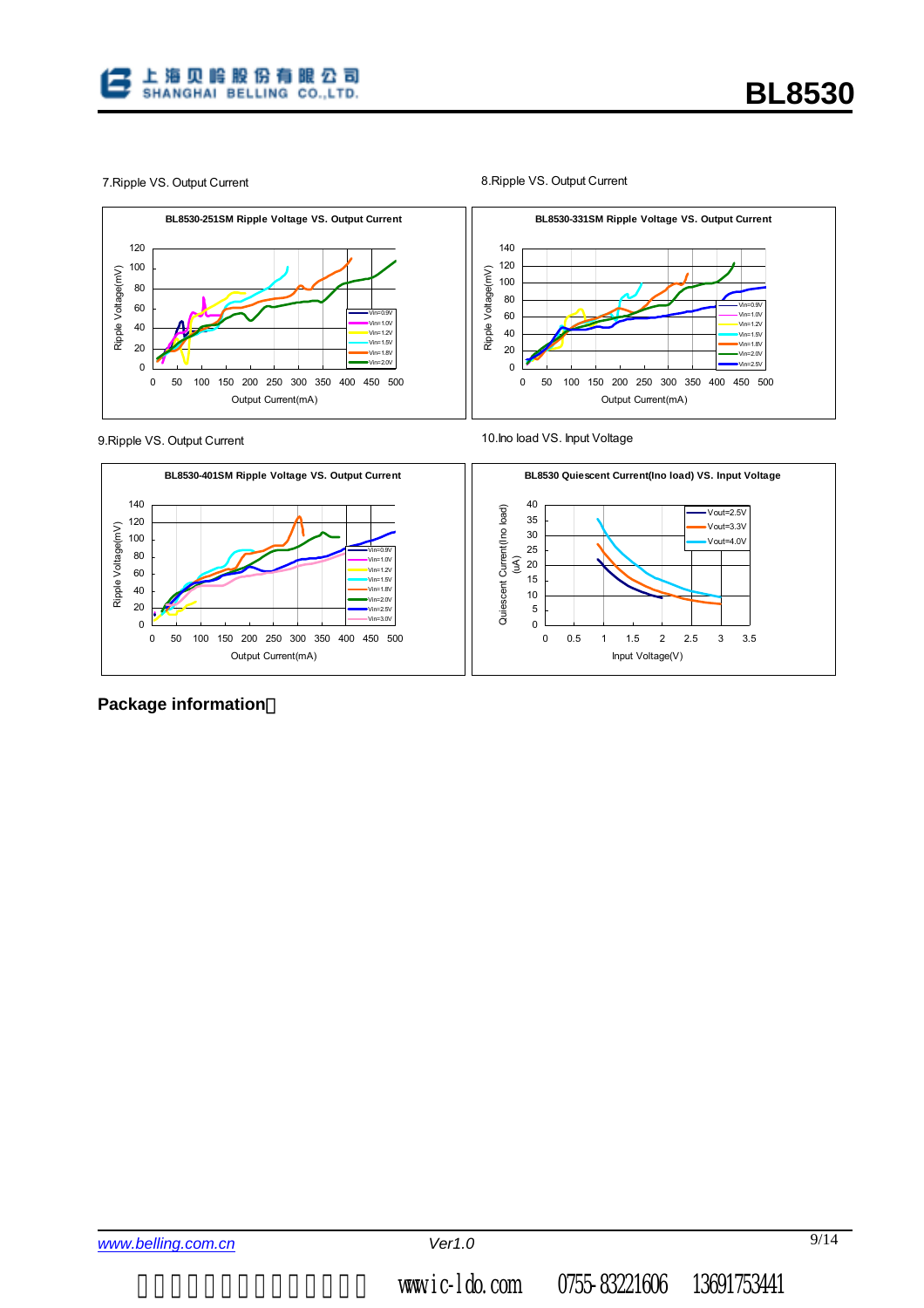

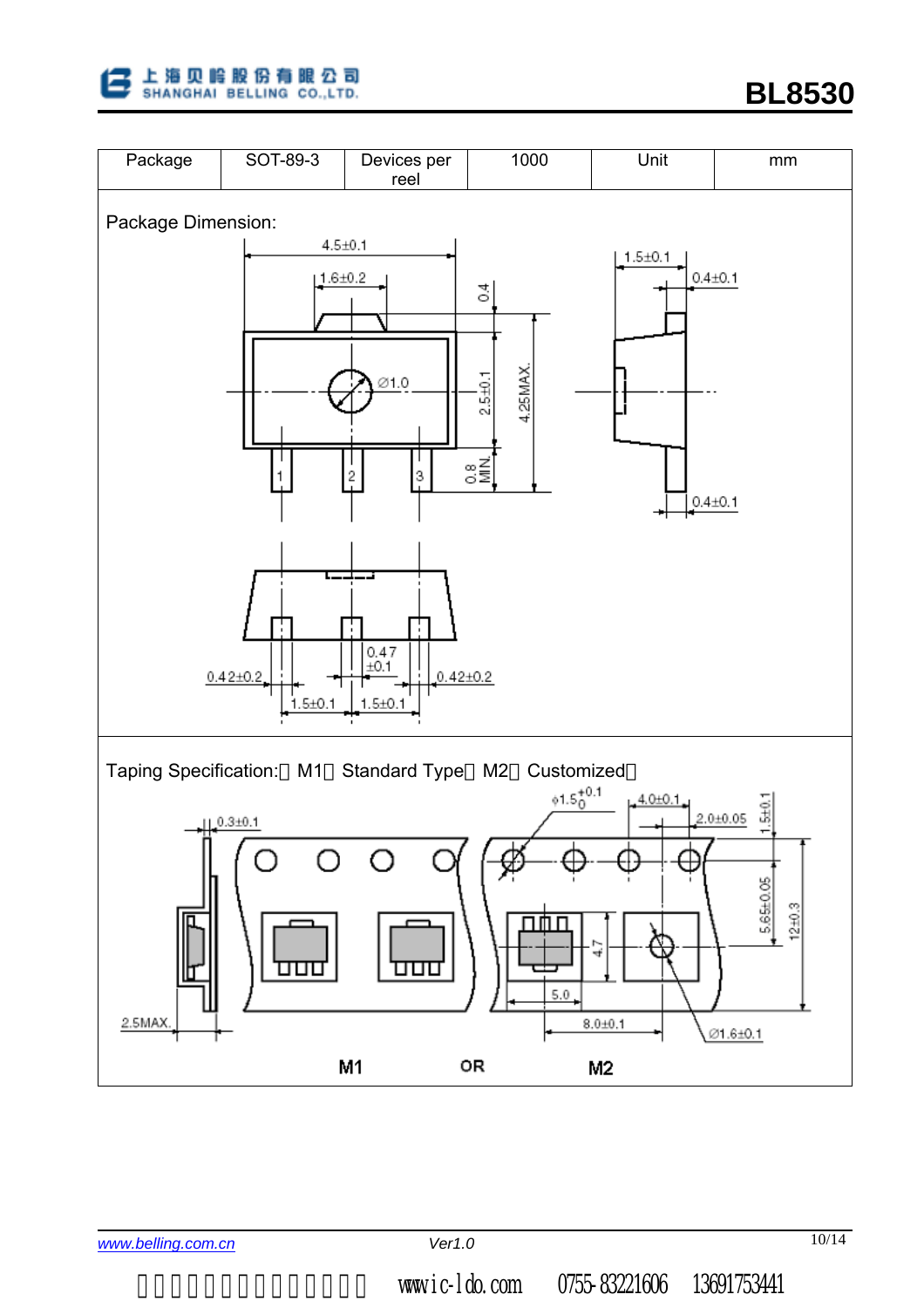

Taping Reel Dimension



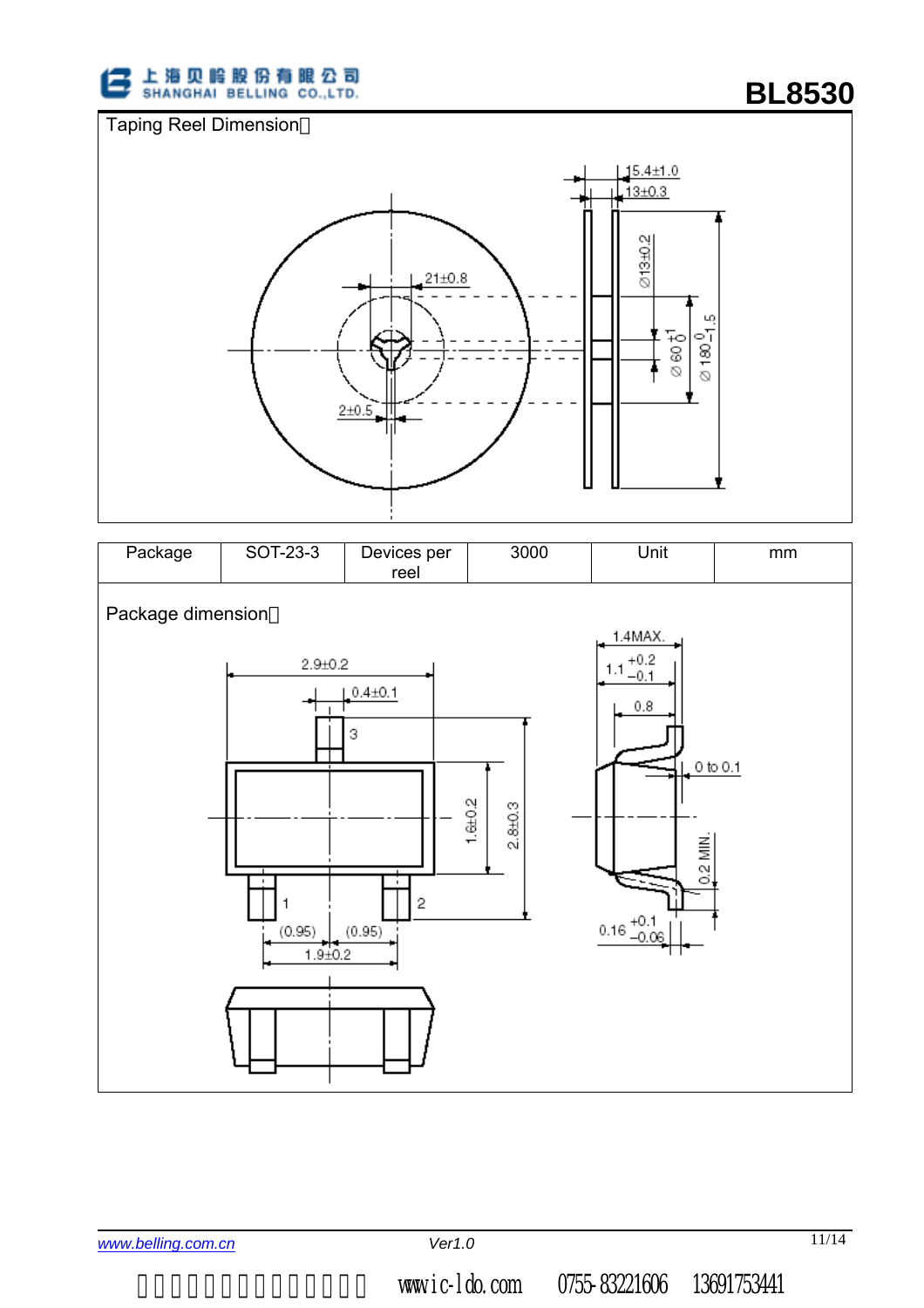

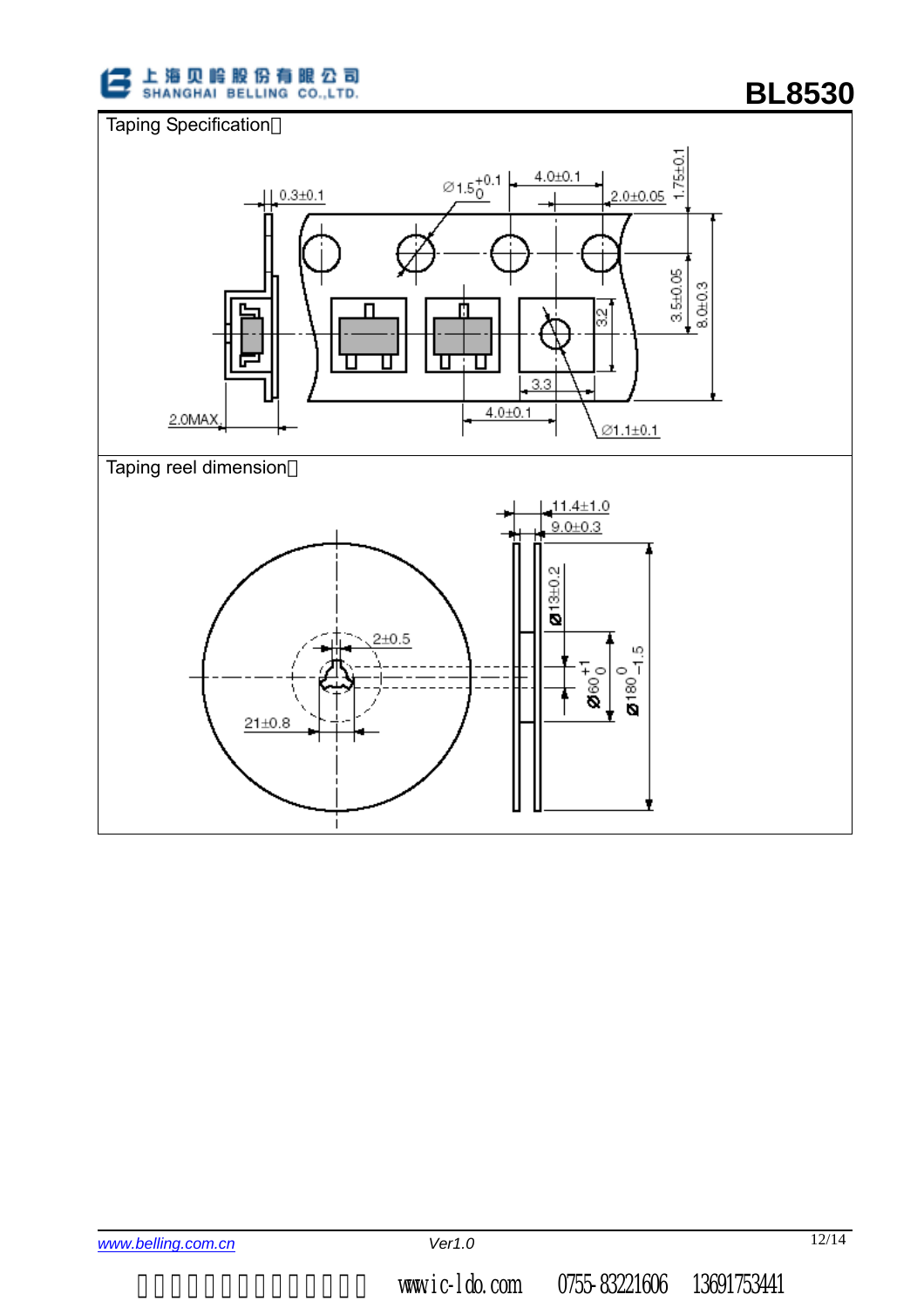